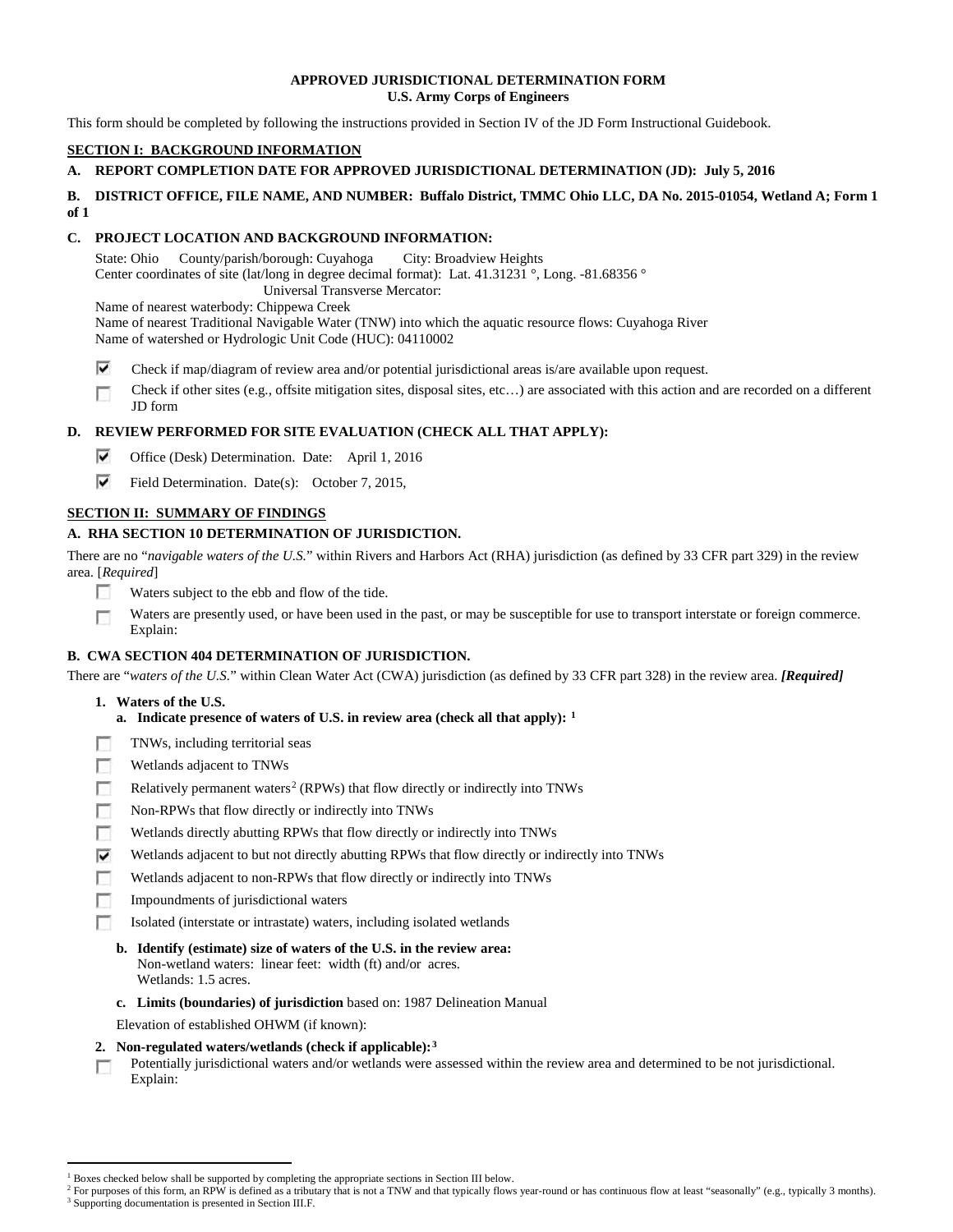### **SECTION III: CWA ANALYSIS**

# **A. TNWs AND WETLANDS ADJACENT TO TNWs**

**The agencies will assert jurisdiction over TNWs and wetlands adjacent to TNWs. If the aquatic resource is a TNW, complete Section III.A.1 and Section III.D.1. only; if the aquatic resource is a wetland adjacent to a TNW, complete Sections III.A.1 and 2 and Section III.D.1.; otherwise, see Section III.B below**.

- **1. TNW**  Identify TNW: Summarize rationale supporting determination:
- **2. Wetland adjacent to TNW**

Summarize rationale supporting conclusion that wetland is "adjacent":

### **B. CHARACTERISTICS OF TRIBUTARY (THAT IS NOT A TNW) AND ITS ADJACENT WETLANDS (IF ANY):**

**This section summarizes information regarding characteristics of the tributary and its adjacent wetlands, if any, and it helps determine whether or not the standards for jurisdiction established under Rapanos have been met.** 

**The agencies will assert jurisdiction over non-navigable tributaries of TNWs where the tributaries are "relatively permanent waters" (RPWs), i.e. tributaries that typically flow year-round or have continuous flow at least seasonally (e.g., typically 3 months). A wetland that directly abuts an RPW is also jurisdictional. If the aquatic resource is not a TNW, but has year-round (perennial) flow, skip to Section III.D.2. If the aquatic resource is a wetland directly abutting a tributary with perennial flow, skip to Section III.D.4.**

**A wetland that is adjacent to but that does not directly abut an RPW requires a significant nexus evaluation. Corps districts and EPA regions will include in the record any available information that documents the existence of a significant nexus between a relatively permanent tributary that is not perennial (and its adjacent wetlands if any) and a traditional navigable water, even though a significant nexus finding is not required as a matter of law.**

**If the waterbody[4](#page-1-0) is not an RPW, or a wetland directly abutting an RPW, a JD will require additional data to determine if the waterbody has a significant nexus with a TNW. If the tributary has adjacent wetlands, the significant nexus evaluation must consider the tributary in combination with all of its adjacent wetlands. This significant nexus evaluation that combines, for analytical purposes, the tributary and all of its adjacent wetlands is used whether the review area identified in the JD request is the tributary, or its adjacent wetlands, or both. If the JD covers a tributary with adjacent wetlands, complete Section III.B.1 for the tributary, Section III.B.2 for any onsite wetlands, and Section III.B.3 for all wetlands adjacent to that tributary, both onsite and offsite. The determination whether a significant nexus exists is determined in Section III.C below.**

- **1. Characteristics of non-TNWs that flow directly or indirectly into TNW**
	- **(i) General Area Conditions:**

Watershed size: 809 square miles – Cuyahoga River HUC Drainage area: 0.15 square miles

Average annual rainfall: 38.73 inches Average annual snowfall: 62.4 inches

# **(ii) Physical Characteristics:**

(a) Relationship with TNW:

Tributary flows directly into TNW.

 $\triangledown$  Tributary flows through 5 tributaries before entering TNW.

Project waters are 5-10 river miles from TNW. Project waters are 1 (or less) river miles from RPW. Project waters are 5-10 aerial (straight) miles from TNW. Project waters are 1 (or less) aerial (straight) miles from RPW. Project waters cross or serve as state boundaries. Explain:

Identify flow route to  $TNN<sup>5</sup>$ : The unnamed tributary flows northeast into another unnamed tributary. The second unnamed tributary flows north and connects to a third unnamed tributary of Chippewa Creek before flowing east into Chippewa Creek. Chippewa Creek flows east and connects to the Cuyahoga River, a TNW. Tributary stream order, if known:

(b) General Tributary Characteristics (check all that apply):

**Tributary** is: Natural

- Artificial (man-made). Explain:
- Manipulated (man-altered). Explain: The initial source of hydrology originates from the storm sewer system as the natural system has been altered. Much of the remainder of the channel is natural and flows through a primarily forested setting.

**Tributary** properties with respect to top of bank (estimate):

Average width: 6 feet

Average depth: <1 feet

<span id="page-1-0"></span> <sup>4</sup> Note that the Instructional Guidebook contains additional information regarding swales, ditches, washes, and erosional features generally and in the arid West.

<span id="page-1-1"></span><sup>5</sup> Flow route can be described by identifying, e.g., tributary a, which flows through the review area, to flow into tributary b, which then flows into TNW.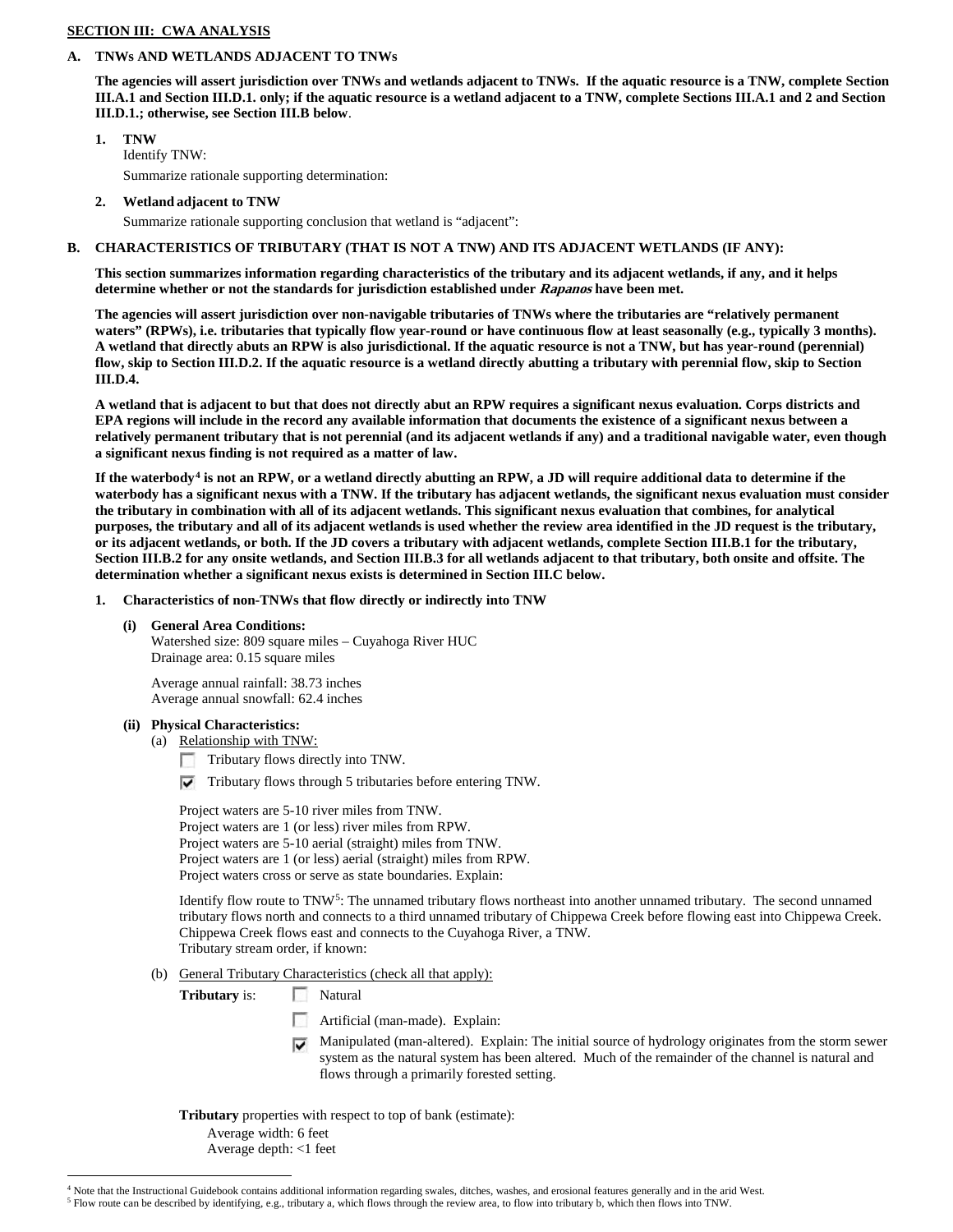Average side slopes: 3:1

|                                                                                                                                                                                                                                                                                   |                                                                                                                                                                                                           |                                                                                                                                                                                                                                                                                                                                                                                                 |    | Primary tributary substrate composition (check all that apply):                                                                                                                |             |                                                         |  |                                                                                                                                                                                                         |  |
|-----------------------------------------------------------------------------------------------------------------------------------------------------------------------------------------------------------------------------------------------------------------------------------|-----------------------------------------------------------------------------------------------------------------------------------------------------------------------------------------------------------|-------------------------------------------------------------------------------------------------------------------------------------------------------------------------------------------------------------------------------------------------------------------------------------------------------------------------------------------------------------------------------------------------|----|--------------------------------------------------------------------------------------------------------------------------------------------------------------------------------|-------------|---------------------------------------------------------|--|---------------------------------------------------------------------------------------------------------------------------------------------------------------------------------------------------------|--|
|                                                                                                                                                                                                                                                                                   |                                                                                                                                                                                                           | <b>Silts</b>                                                                                                                                                                                                                                                                                                                                                                                    | ⊽  | Sands                                                                                                                                                                          |             |                                                         |  | Concrete                                                                                                                                                                                                |  |
|                                                                                                                                                                                                                                                                                   |                                                                                                                                                                                                           | Cobbles                                                                                                                                                                                                                                                                                                                                                                                         |    | Gravel                                                                                                                                                                         |             |                                                         |  | Muck                                                                                                                                                                                                    |  |
|                                                                                                                                                                                                                                                                                   |                                                                                                                                                                                                           | Bedrock                                                                                                                                                                                                                                                                                                                                                                                         | L. | Vegetation. Type/% cover:                                                                                                                                                      |             |                                                         |  |                                                                                                                                                                                                         |  |
|                                                                                                                                                                                                                                                                                   |                                                                                                                                                                                                           | Other. Explain:                                                                                                                                                                                                                                                                                                                                                                                 |    |                                                                                                                                                                                |             |                                                         |  |                                                                                                                                                                                                         |  |
| Tributary condition/stability [e.g., highly eroding, sloughing banks]. Explain: Relatively stable<br>Presence of run/riffle/pool complexes. Explain: Yes riffle-pool complexes are present<br>Tributary geometry: Meandering<br>Tributary gradient (approximate average slope): % |                                                                                                                                                                                                           |                                                                                                                                                                                                                                                                                                                                                                                                 |    |                                                                                                                                                                                |             |                                                         |  |                                                                                                                                                                                                         |  |
| (c)                                                                                                                                                                                                                                                                               | Flow:<br>Tributary provides for: Perennial<br>Estimate average number of flow events in review area/year: 20 (or greater)<br>Describe flow regime: Perennial<br>Other information on duration and volume: |                                                                                                                                                                                                                                                                                                                                                                                                 |    |                                                                                                                                                                                |             |                                                         |  |                                                                                                                                                                                                         |  |
|                                                                                                                                                                                                                                                                                   | Surface flow is: Discrete and Confined Characteristics:                                                                                                                                                   |                                                                                                                                                                                                                                                                                                                                                                                                 |    |                                                                                                                                                                                |             |                                                         |  |                                                                                                                                                                                                         |  |
|                                                                                                                                                                                                                                                                                   | Subsurface flow: Explain findings:<br>Dye (or other) test performed:                                                                                                                                      |                                                                                                                                                                                                                                                                                                                                                                                                 |    |                                                                                                                                                                                |             |                                                         |  |                                                                                                                                                                                                         |  |
|                                                                                                                                                                                                                                                                                   |                                                                                                                                                                                                           | Tributary has (check all that apply):<br>$\triangleright$ Bed and banks<br>$\triangleright$ OHWM <sup>6</sup> (check all indicators that apply):<br>changes in the character of soil<br>$\Box$ shelving<br>leaf litter disturbed or washed away<br>$\overline{\triangledown}$ sediment deposition<br>$\Box$ water staining<br>$\Box$ other (list):<br>Discontinuous OHWM. <sup>7</sup> Explain: |    | $\vert \cdot \vert$ clear, natural line impressed on the bank $\vert \cdot \vert$ the presence of litter and debris<br>vegetation matted down, bent, or absent $\triangledown$ | 罓           | the presence of wrack line<br>sediment sorting<br>scour |  | destruction of terrestrial vegetation<br>multiple observed or predicted flow events<br>abrupt change in plant community                                                                                 |  |
|                                                                                                                                                                                                                                                                                   |                                                                                                                                                                                                           | High Tide Line indicated by:<br>oil or scum line along shore objects<br>physical markings/characteristics<br>tidal gauges<br>$\Box$ other (list):                                                                                                                                                                                                                                               |    | fine shell or debris deposits (foreshore)                                                                                                                                      | $\sim$<br>п | survey to available datum;<br>physical markings;        |  | If factors other than the OHWM were used to determine lateral extent of CWA jurisdiction (check all that apply):<br>Mean High Water Mark indicated by:<br>vegetation lines/changes in vegetation types. |  |
|                                                                                                                                                                                                                                                                                   | <b>Chemical Characteristics:</b>                                                                                                                                                                          |                                                                                                                                                                                                                                                                                                                                                                                                 |    |                                                                                                                                                                                |             |                                                         |  |                                                                                                                                                                                                         |  |

Characterize tributary (e.g., water color is clear, discolored, oily film; water quality; general watershed characteristics, etc.). Explain:

Identify specific pollutants, if known:

**(iii)** 

<span id="page-2-1"></span><span id="page-2-0"></span> <sup>6</sup> <sup>6</sup>A natural or man-made discontinuity in the OHWM does not necessarily sever jurisdiction (e.g., where the stream temporarily flows underground, or where the OHWM has been removed by development or agricultural practices). Where there is a break in the OHWM that is unrelated to the waterbody's flow regime (e.g., flow over a rock outcrop or through a culvert), the agencies will look for indicators of flow above and below the break. 7 Ibid.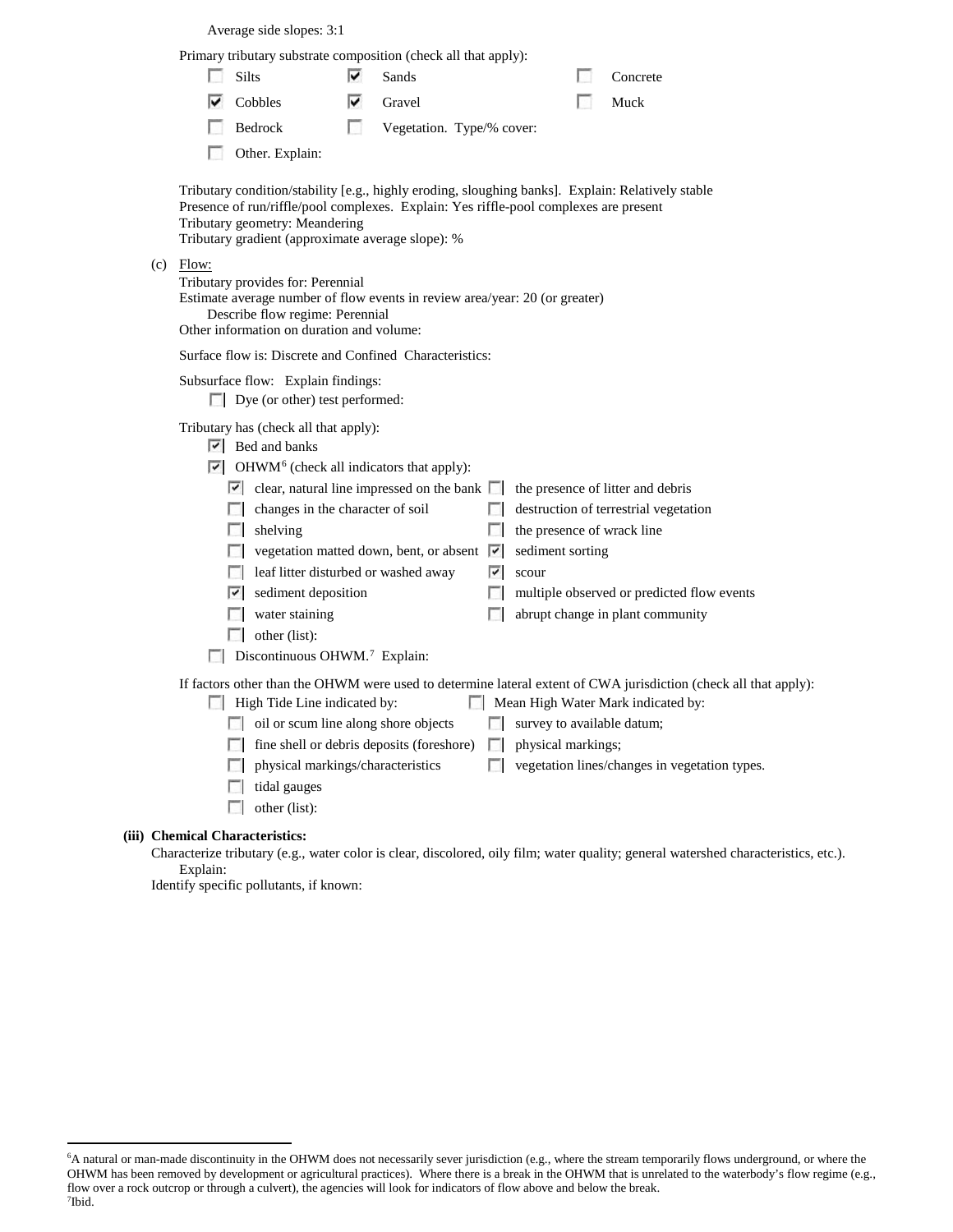#### **(iv) Biological Characteristics. Channel supports (check all that apply):**

- $\blacktriangledown$  Riparian corridor. Characteristics (type, average width): The riparian corridor of the this tributary is primarily forested
- Wetland fringe. Characteristics:
- **Habitat for:** 
	- Federally Listed species. Explain findings:
	- Fish/spawn areas. Explain findings:
	- Other environmentally-sensitive species. Explain findings:
	- Aquatic/wildlife diversity. Explain findings:

#### **2. Characteristics of wetlands adjacent to non-TNW that flow directly or indirectly into TNW**

#### **(i) Physical Characteristics:**

- (a) General Wetland Characteristics: Properties: Wetland size: 1.5 acres Wetland type. Explain: PEM/PSS/PFO Wetland quality. Explain: Moderate Project wetlands cross or serve as state boundaries. Explain:
- (b) General Flow Relationship with Non-TNW: Flow is: Ephemeral Flow Explain:

Surface flow is: Discrete and Confined Characteristics:

Subsurface flow: Unknown Explain findings:

Dye (or other) test performed:

- (c) Wetland Adjacency Determination with Non-TNW:
	- $\Box$  Directly abutting
	- $\triangledown$  Not directly abutting
		- ⊽ Discrete wetland hydrologic connection. Explain: Wetland A has a direct connection to a storm sewer in the southwest corner of the project along Broadview Road. The storm sewer discharges into an unnamed tributary of Chippewa Creek. The unnamed tributary flows northeast into another unnamed tributary. The second unnamed tributary flows north and connects to a third unnamed tributary of Chippewa Creek before flowing east into Chippewa Creek. Chippewa Creek flows east and connects to the Cuyahoga River, a TNW.
		- **Explain:** Ecological connection. Explain:
		- Separated by berm/barrier. Explain:

#### (d) Proximity (Relationship) to TNW

Project wetlands are 5-10 river miles from TNW. Project waters are 5-10 aerial (straight) miles from TNW. Flow is from: Wetland to Navigable Waters Estimate approximate location of wetland as within the 500-year or greater floodplain.

#### **(ii) Chemical Characteristics:**

Characterize wetland system (e.g., water color is clear, brown, oil film on surface; water quality; general watershed characteristics; etc.). Explain:

Identify specific pollutants, if known:

#### **(iii) Biological Characteristics. Wetland supports (check all that apply):**

- Riparian buffer. Characteristics (type, average width):
- Vegetation type/percent cover. Explain: Wetland A included a combination of PEM, PSS, and PFO habitat
- **Habitat for:** 
	- Federally Listed species. Explain findings:
	- Fish/spawn areas. Explain findings:
	- Other environmentally-sensitive species. Explain findings:
	- **Aquatic/wildlife diversity. Explain findings:**

# **3. Characteristics of all wetlands adjacent to the tributary (if any)**

All wetland(s) being considered in the cumulative analysis: 1 Approximately (1.5) acres in total are being considered in the cumulative analysis.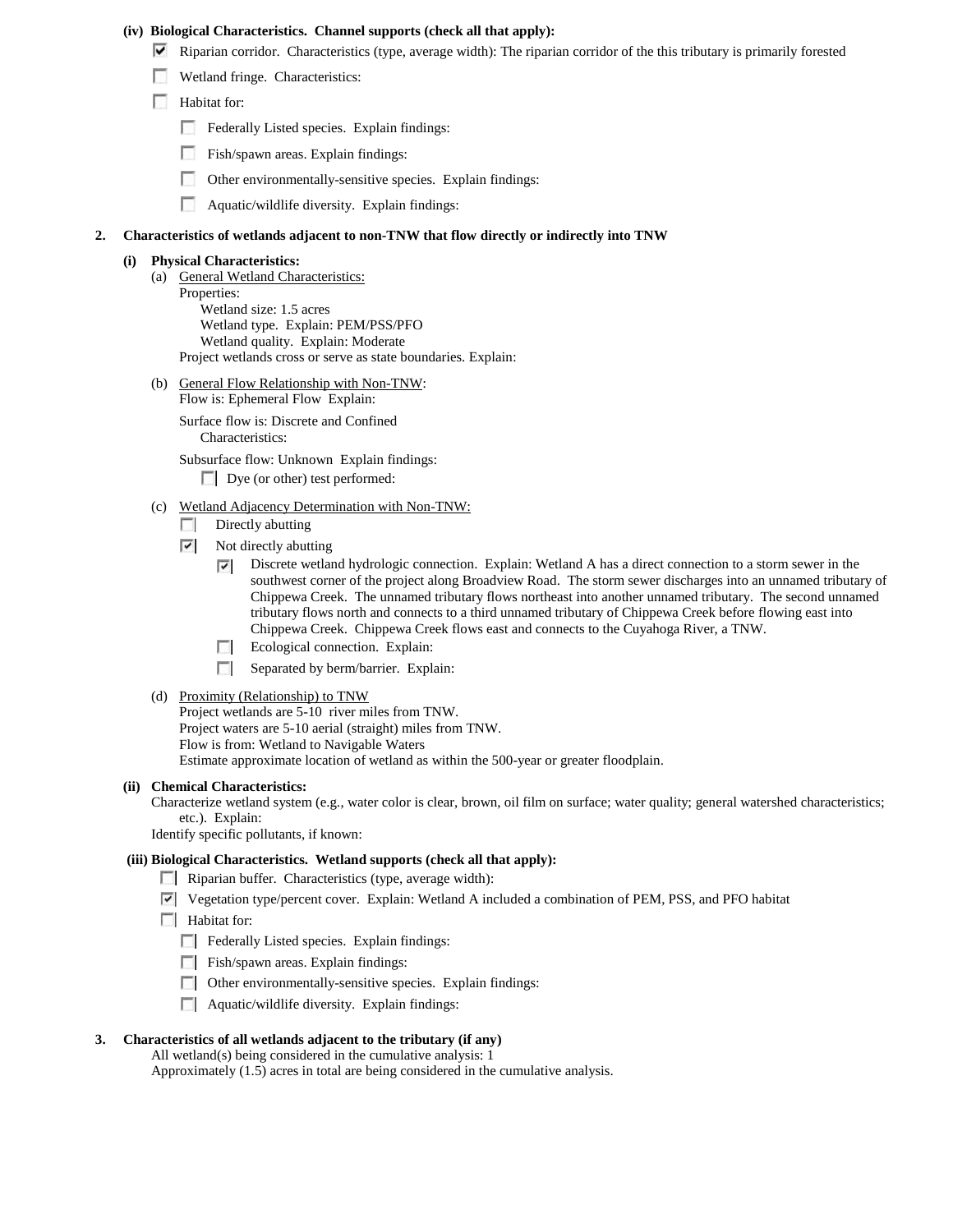For each wetland, specify the following:

Directly abuts?  $(Y/N)$  Size (in acres) Wetland A N 1.5

Summarize overall biological, chemical and physical functions being performed: The wetland provides the following functions and services: hydrologic flux and storage including floodwater and runoff attenuation and release; sediment and nutrient transport and retention; pollutant attenuation and release; biogeochemical cycling and storage; biological productivity of micro/macro flora and fauna, decomposition, and community structure; and wildlife support including providing habitat.

#### **C. SIGNIFICANT NEXUS DETERMINATION**

**A significant nexus analysis will assess the flow characteristics and functions of the tributary itself and the functions performed by any wetlands adjacent to the tributary to determine if they significantly affect the chemical, physical, and biological integrity of a TNW. For each of the following situations, a significant nexus exists if the tributary, in combination with all of its adjacent wetlands, has more than a speculative or insubstantial effect on the chemical, physical and/or biological integrity of a TNW. Considerations when evaluating significant nexus include, but are not limited to the volume, duration, and frequency of the flow of water in the tributary and its proximity to a TNW, and the functions performed by the tributary and all its adjacent wetlands. It is not appropriate to determine significant nexus based solely on any specific threshold of distance (e.g. between a tributary and its adjacent wetland or between a tributary and the TNW). Similarly, the fact an adjacent wetland lies within or outside of a floodplain is not solely determinative of significant nexus.** 

### **Draw connections between the features documented and the effects on the TNW, as identified in the** *Rapanos* **Guidance and discussed in the Instructional Guidebook. Factors to consider include, for example:**

- Does the tributary, in combination with its adjacent wetlands (if any), have the capacity to carry pollutants or flood waters to TNWs, or to reduce the amount of pollutants or flood waters reaching a TNW?
- Does the tributary, in combination with its adjacent wetlands (if any), provide habitat and lifecycle support functions for fish and other species, such as feeding, nesting, spawning, or rearing young for species that are present in the TNW?
- Does the tributary, in combination with its adjacent wetlands (if any), have the capacity to transfer nutrients and organic carbon that support downstream foodwebs?
- Does the tributary, in combination with its adjacent wetlands (if any), have other relationships to the physical, chemical, or biological integrity of the TNW?

#### *Note: the above list of considerations is not inclusive and other functions observed or known to occur should be documented below:*

- **1. Significant nexus findings for non-RPW that has no adjacent wetlands and flows directly or indirectly into TNWs.** Explain findings of presence or absence of significant nexus below, based on the tributary itself, then go to Section III.D:
- **2. Significant nexus findings for non-RPW and its adjacent wetlands, where the non-RPW flows directly or indirectly into TNWs.**  Explain findings of presence or absence of significant nexus below, based on the tributary in combination with all of its adjacent wetlands, then go to Section III.D:
- **3. Significant nexus findings for wetlands adjacent to an RPW but that do not directly abut the RPW.** Explain findings of presence or absence of significant nexus below, based on the tributary in combination with all of its adjacent wetlands, then go to Section III.D:

Wetland A has a direct connection to a storm sewer in the southwest corner of the project along Broadview Road. The storm sewer discharges into an unnamed tributary of Chippewa Creek. The unnamed tributary flows northeast into another unnamed tributary. The second unnamed tributary flows north and connects to a third unnamed tributary of Chippewa Creek before flowing east into Chippewa Creek. Chippewa Creek flows east and connects to the Cuyahoga River, a TNW.

The Cuyahoga River Watershed has impairments including increasing urbanization bringing impervious surfaces, construction at headwaters reducing stream function, increased erosion, sediment which impairs aquatic life and widens flood areas, habitat loss, and loss of wetlands (Cuyahoga River Community Planning Organization). Since the wetland and stream are located in close proximity to commercial developments and major roadways, and they receive a majority of their hydrology from runoff associated with the adjacent development and roads, they provide an important function of reducing the effects of runoff and storm sewer impacts on the downstream TNW. The stream conveys water that has been filtered from the wetlands to the downstream TNW. The wetlands also attenuate sediment, nutrients, and pollutants contained in their received water. Combined, the wetland and stream supply the downstream TNW with a cleaner source of water that will aid in reducing impairments. The presence of these waters also aids with impairments caused by impervious surfaces and construction at headwaters by persisting in their natural state. Due to the physical, biological, and chemical connectivity of Wetland A as described above, it has been determined that it has e a significant nexus with the downstream TNW, the Cuyahoga River as the functions and services provided by the stream and its adjacent wetlands provide more than a speculative effect on the physical integrity of the Cuyahoga River.

Sources: -Alexander, R.B., E.W. Boyer, R.A. Smith, G.E. Schwartz, and R.B. Moore, 2007. The Role of Headwater Streams in Downstream Water Quality. Journal of the American Water Resources Association 43.

-Cuyahoga River Community Planning Organization. Tinkers Creek. http://www.crcpo.org/tinkerscreek.html. Accessed 10 April 2015. -Freeman, M.C., C.M. Pringle, and C.R. Jackson. 2007. Hydrologic Connectivity and the Contribution of Stream Headwaters to Ecological Integrity at Regional Scales. Journal of the American Water Resources Association. 43:5-14.

-Meyer, J.L., D.L. Strayer, J.B. Wallace, S.L. Eggert, G.S. Helfman, and N.E. Leonard. 2007. The Contribution of Headwater Streams to Biodiversity in River Networks. Journal of the American Water Resources Association. 43: 86-103.

-USEPA. 2013. Streams. http://water.epa.gov/type/rsl/streams.cfm. Accessed 6 February 2013.

-USEPA. 2015. Connectivity of Streams and Wetlands to Downstream Waters: A Review and Synthesis of the Scientific Evidence (Final Report). U.S. Environmental Protection Agency, Washington, DC, EPA/600/R-14/475F.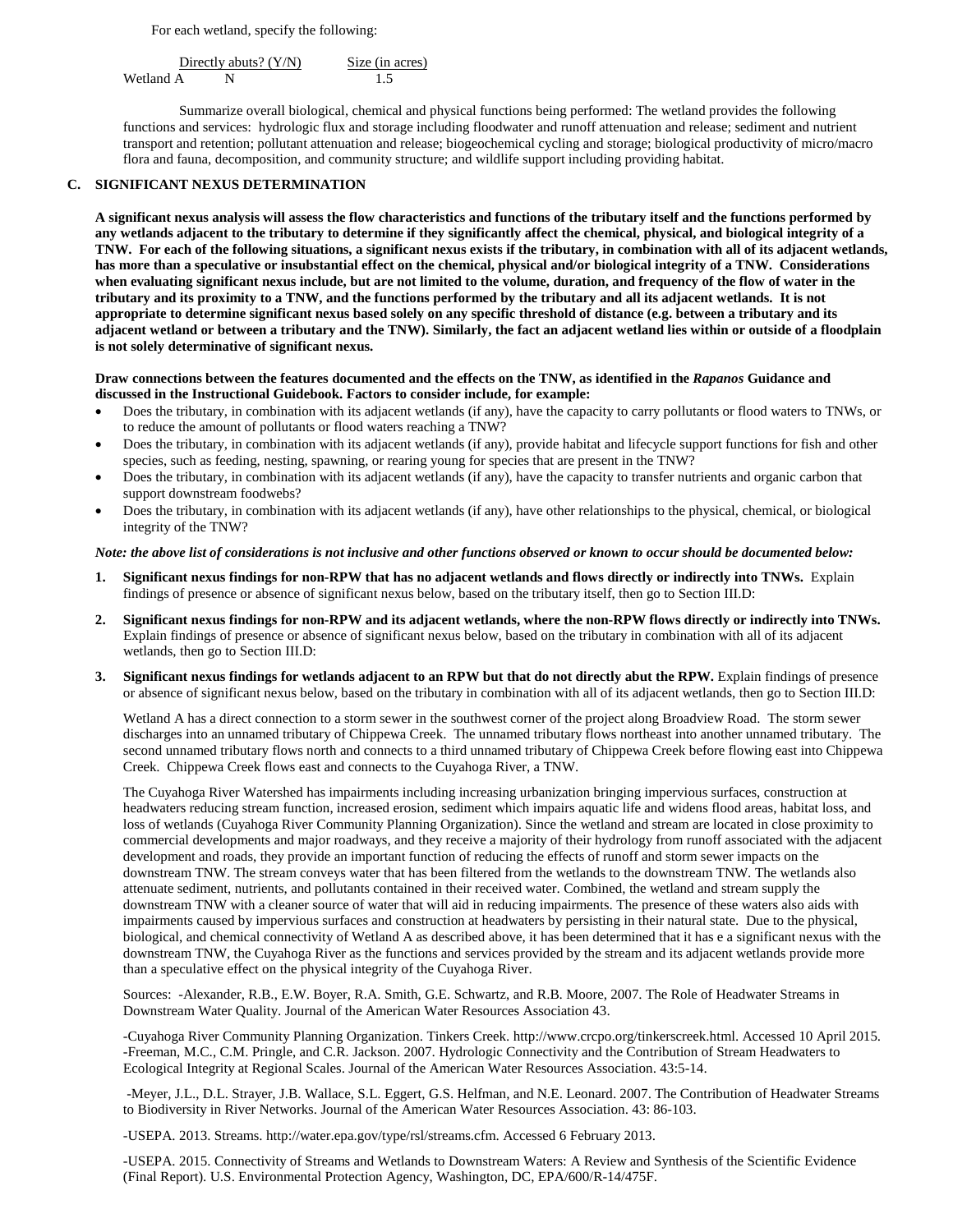# **D. DETERMINATIONS OF JURISDICTIONAL FINDINGS. THE SUBJECT WATERS/WETLANDS ARE (CHECK ALL THAT APPLY):**

- **1. TNWs and Adjacent Wetlands.** Check all that apply and provide size estimates in review area:
	- TNWs: linear feet width (ft), Or, acres.
	- **Wetlands adjacent to TNWs: acres.**

# **2. RPWs that flow directly or indirectly into TNWs.**

- $\Box$  Tributaries of TNWs where tributaries typically flow year-round are jurisdictional. Provide data and rationale indicating that tributary is perennial: .
- Tributaries of TNW where tributaries have continuous flow "seasonally" (e.g., typically three months each year) are jurisdictional. **In** Data supporting this conclusion is provided at Section III.B. Provide rationale indicating that tributary flows seasonally: .

Provide estimates for jurisdictional waters in the review area (check all that apply):

- $\Box$  Tributary waters: linear feet width (ft).
- **Other non-wetland waters: acres.** 
	- Identify type(s) of waters:

# **3. Non-RPWs[8](#page-5-0) that flow directly or indirectly into TNWs.**

 $\Box$  Waterbody that is not a TNW or an RPW, but flows directly or indirectly into a TNW, and it has a significant nexus with a TNW is jurisdictional. Data supporting this conclusion is provided at Section III.C.

Provide estimates for jurisdictional waters within the review area (check all that apply):

- $\Box$  Tributary waters: linear feet width (ft).
- **DE Other non-wetland waters: acres.** 
	- Identify type(s) of waters:

# **4. Wetlands directly abutting an RPW that flow directly or indirectly into TNWs.**

- Wetlands directly abut RPW and thus are jurisdictional as adjacent wetlands.
	- Wetlands directly abutting an RPW where tributaries typically flow year-round. Provide data and rationale ш indicating that tributary is perennial in Section III.D.2, above. Provide rationale indicating that wetland is directly abutting an RPW:
	- Wetlands directly abutting an RPW where tributaries typically flow "seasonally." Provide data indicating that tributary is seasonal in Section III.B and rationale in Section III.D.2, above. Provide rationale indicating that wetland is directly abutting an RPW:

Provide acreage estimates for jurisdictional wetlands in the review area: acres.

- **5. Wetlands adjacent to but not directly abutting an RPW that flow directly or indirectly into TNWs.**
	- $\nabla$  Wetlands that do not directly abut an RPW, but when considered in combination with the tributary to which they are adjacent and with similarly situated adjacent wetlands, have a significant nexus with a TNW are jurisidictional. Data supporting this conclusion is provided at Section III.C.

Provide acreage estimates for jurisdictional wetlands in the review area: 1.5 acres.

- **6. Wetlands adjacent to non-RPWs that flow directly or indirectly into TNWs.** 
	- Wetlands adjacent to such waters, and have when considered in combination with the tributary to which they are adjacent  $\Box$ and with similarly situated adjacent wetlands, have a significant nexus with a TNW are jurisdictional. Data supporting this conclusion is provided at Section III.C.

Provide estimates for jurisdictional wetlands in the review area: acres.

# **7. Impoundments of jurisdictional waters. [9](#page-5-1)**

As a general rule, the impoundment of a jurisdictional tributary remains jurisdictional.

- Demonstrate that impoundment was created from "waters of the U.S.," or
- Demonstrate that water meets the criteria for one of the categories presented above (1-6), or
- Demonstrate that water is isolated with a nexus to commerce (see E below).

### **E. ISOLATED [INTERSTATE OR INTRA-STATE] WATERS, INCLUDING ISOLATED WETLANDS, THE USE, DEGRADATION OR DESTRUCTION OF WHICH COULD AFFECT INTERSTATE COMMERCE, INCLUDING ANY SUCH WATERS (CHECK ALL THAT APPLY):[10](#page-5-2)**

- which are or could be used by interstate or foreign travelers for recreational or other purposes.
- $\Box$  from which fish or shellfish are or could be taken and sold in interstate or foreign commerce.
- which are or could be used for industrial purposes by industries in interstate commerce.
- Interstate isolated waters. Explain:
- **Other factors. Explain:**

 $\frac{1}{8}$ See Footnote # 3.

<span id="page-5-1"></span><span id="page-5-0"></span><sup>&</sup>lt;sup>9</sup> To complete the analysis refer to the key in Section III.D.6 of the Instructional Guidebook.

<span id="page-5-2"></span><sup>&</sup>lt;sup>10</sup> Prior to asserting or declining CWA jurisdiction based solely on this category, Corps Districts will elevate the action to Corps and EPA HQ for review consistent with the process described in the Corps/EPA *Memorandum Regarding CWA Act Jurisdiction Following Rapanos.*